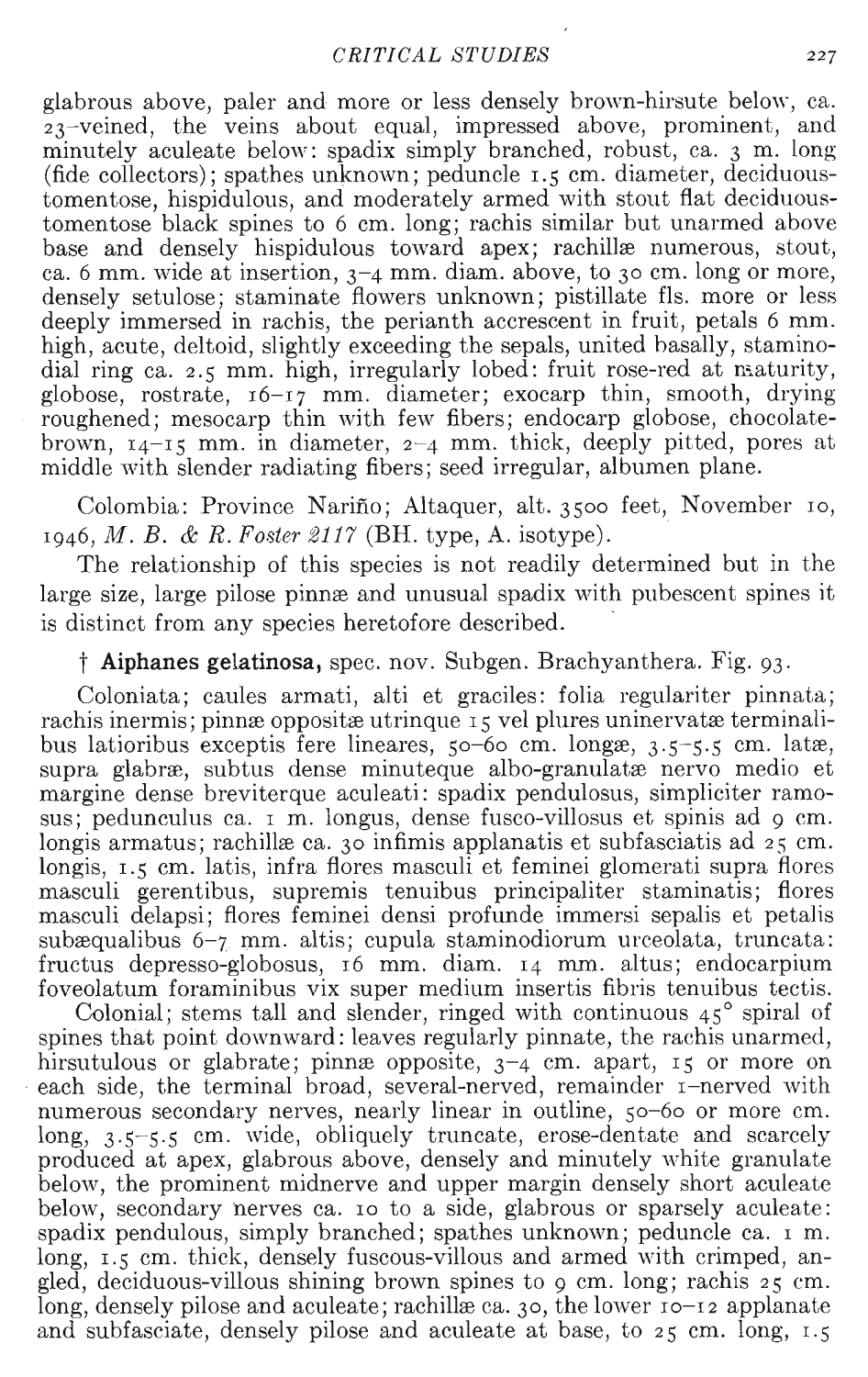em. thick with glomerules of one pistillate and two staminate flowers for half their length and staminate above, the upper 18-20 primarily staminate with few or no pistillate fls.: staminate flowers lacking: pistillate fls. deeply sunken and crowded with  $r - 2$  staminate acolytes; sepals 6 mm.



93. AIPHANES GELATINOSA. a, pinnæ  $\times\frac{1}{4}$ ; b, spadix  $\times\frac{1}{6}$ ; c, basal portion of rachilla<br> $\times$ 1; d, e, pistillate flower, side and expanded  $\times$ 2; f, fruit  $\times$ 1½; g, endocarp  $\times$ 1½